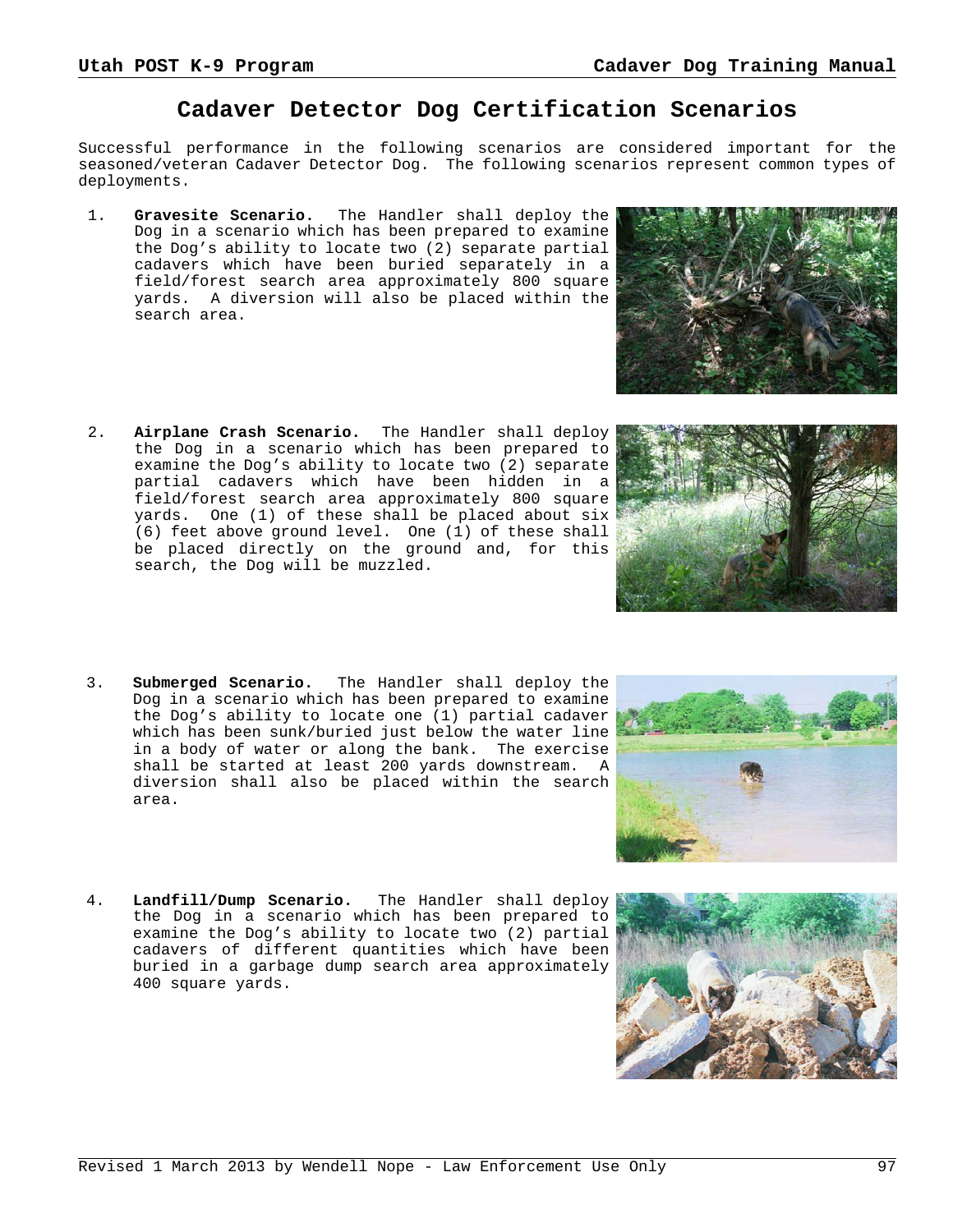5. **Building Blood Stain Scenario.** The Handler shall deploy the Dog in a scenario which has been prepared to examine the Dog's ability to locate one (1) bloodstain in a room which has been sealed shut for a period of three (3)days. The bloodstain shall have been wiped with a cloth such that it is not visible to the naked eye.

- 6. **Sewer/Compost Scenario.** The Handler shall deploy the Dog in a scenario which has been prepared to examine the Dog's ability to locate one (1) partial cadaver which has been hidden in a search area such as a sewer, sewage facility, or compost pile.
- 7. **Vehicle Blood Stain Scenario.** The Handler shall deploy the Dog in a scenario which has been prepared to examine the Dog's ability to locate one (1) bloodstain in an automobile. The bloodstain shall have been in the vehicle for three (3) days. The bloodstain shall have been wiped with a cloth such that it is not visible to the naked eye. A diversion shall also be placed in the search area.
- 8. **Clothing Blood Stain Scenario.** The Handler shall deploy the Dog in a scenario which has been prepared to examine the Dog's ability to locate one (1) bloodstain on one (1) piece of clothing which has been placed in one (1) of six (6) piles of human clothing. A diversion shall also be placed in the search area.

An assessment of the skills developed and also a certification of competency may follow subsequent to a formal training course for the dog. Should any agency or officer choose, by policy or practice, not to deploy a Cadaver Dog in one of the above scenarios, the assessment may be pro-rated accordingly.







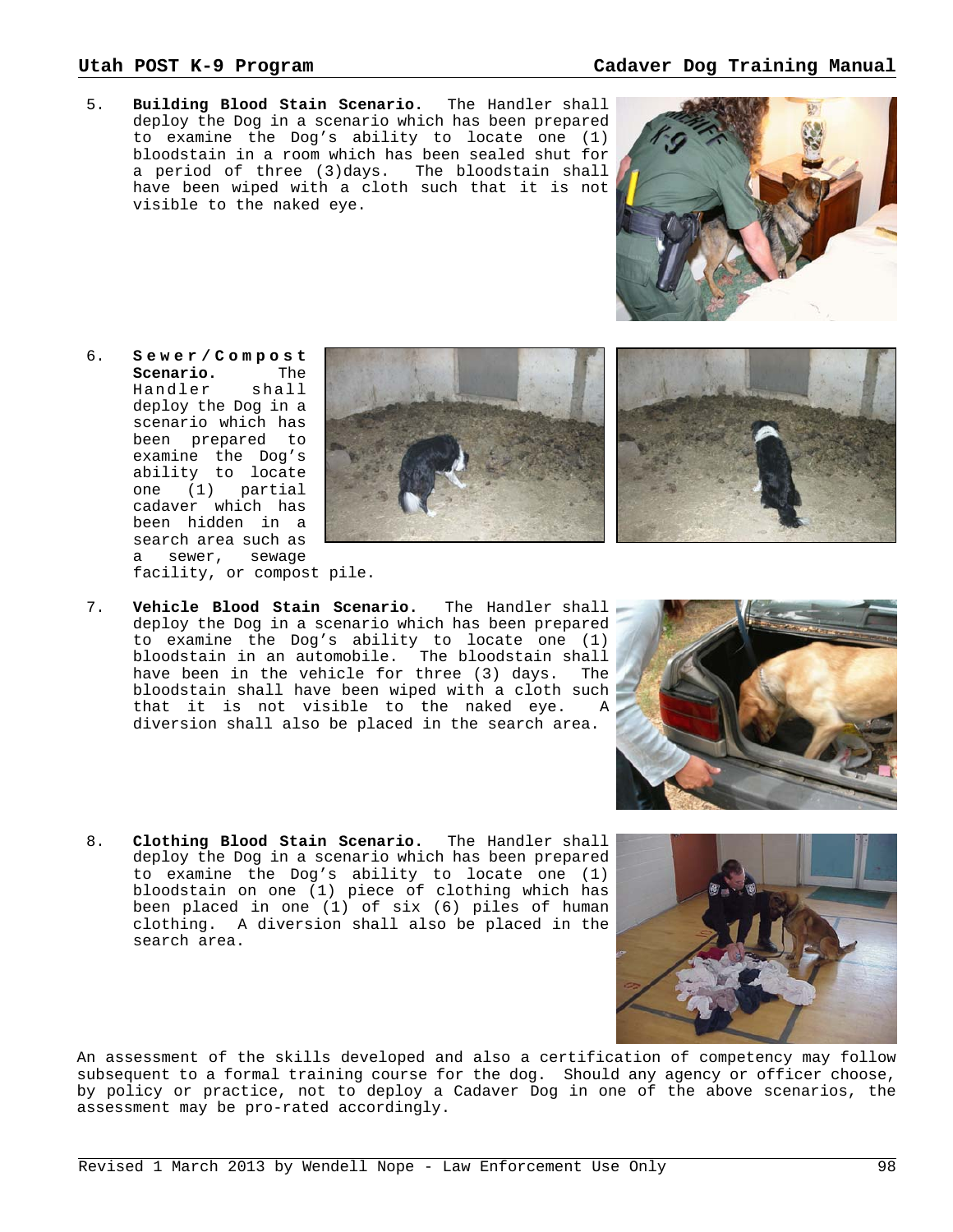### **CADAVER DETECTOR DOG CERTIFICATION**

**This sheet is an administrative document to collects data for POST staff to update the POST files on Officer and Dog. All blanks must be filled in before submitting to POST. Dogs judged via Pass/Fail protocol need only have a "P" recorded in each of the "Total" categories below to reflect a 4.00 gpa or better. Dogs judged via Pass/Fail protocol need only have a "P" recorded in each individual blank to reflect a 4 or better grade. No False Indications are allowed. Each scenario must have a minimum of one blank search area.**

|                                                                                      |  |  |  |  |  |  | Dog Sherlock Breed Dutch Shepherd Dog Mhelped 14 February 2009                                                                                                                   |  |
|--------------------------------------------------------------------------------------|--|--|--|--|--|--|----------------------------------------------------------------------------------------------------------------------------------------------------------------------------------|--|
|                                                                                      |  |  |  |  |  |  | (whelping date is required for computer records, if unknown enter "best guess" date)                                                                                             |  |
|                                                                                      |  |  |  |  |  |  | Handler John Doe Note DOB N/A SSN N/A SSN N/A                                                                                                                                    |  |
|                                                                                      |  |  |  |  |  |  |                                                                                                                                                                                  |  |
| Department Any Police Department<br>Full Address 1234 Any Street, Any City, ST XXXXX |  |  |  |  |  |  |                                                                                                                                                                                  |  |
|                                                                                      |  |  |  |  |  |  |                                                                                                                                                                                  |  |
|                                                                                      |  |  |  |  |  |  | Total Exam grade points 64 / 27 Overall Exam rating of 2.38 Typical (C)                                                                                                          |  |
|                                                                                      |  |  |  |  |  |  | Total Indication points $\frac{23}{11}$ = Indication rating of 2.10 Typical (C)                                                                                                  |  |
|                                                                                      |  |  |  |  |  |  | Total Searching points $\underline{\hspace{1em}21\qquad}$ / $\underline{\hspace{1em}8\hspace{1em}}$ = Searching rating of $\underline{\hspace{1em}2.63\hspace{1em}}$ Typical (C) |  |
|                                                                                      |  |  |  |  |  |  | Total Handler points $\frac{20}{18}$ / $\frac{8}{18}$ = Handler rating of 2.50 Typical (C)                                                                                       |  |
|                                                                                      |  |  |  |  |  |  | $Judge(s)$ Name of Judge #1, Name of Judge #2, Name of Judge #3, Name of Judge #4                                                                                                |  |

## **Explanation Evaluation Criteria**

| Superior PerformanceFlawless and exemplaryLetter Grade (A)                           |  |  |  |  |  |  |  |
|--------------------------------------------------------------------------------------|--|--|--|--|--|--|--|
| Commendable PerformanceNotably skillful displayLetter Grade (B)                      |  |  |  |  |  |  |  |
| Typical PerformanceComparable to veteran Cadaver DogLetter Grade (C)                 |  |  |  |  |  |  |  |
| Suitable PerformanceConsistent with deployment needsLetter Grade (D)                 |  |  |  |  |  |  |  |
| Improvement NeededFalls below streetworthy performanceLetter Grade (I)               |  |  |  |  |  |  |  |
| Unskilled PerformanceLittle or no skill displayedLetter Grade (U)                    |  |  |  |  |  |  |  |
| Grading Scale or Increments                                                          |  |  |  |  |  |  |  |
| 1 = Superior Performance, Flawless and exemplaryLetter Grade (A)                     |  |  |  |  |  |  |  |
| 2 = Commendable Performance, Notably skillful displayLetter Grade (B)                |  |  |  |  |  |  |  |
| 3 = Typical Performance, Comparable to veteran Cadaver DogLetter Grade (C)           |  |  |  |  |  |  |  |
| 4 = Suitable Performance, Consistent with deployment needsLetter Grade (D)           |  |  |  |  |  |  |  |
| 5 = Improvement Needed, Falls below streetworthy performanceLetter Grade (I)         |  |  |  |  |  |  |  |
| 6 = Unskilled Performance, Little or no skill displayedLetter Grade (U)              |  |  |  |  |  |  |  |
| Grading Curve                                                                        |  |  |  |  |  |  |  |
| $1.00-1.74$ = Superior Performance, Flawless and exemplaryLetter Grade (A)           |  |  |  |  |  |  |  |
| 1.75-2.49 = Commendable Performance, Notably skillful displayLetter Grade (B)        |  |  |  |  |  |  |  |
| 2.50-3.24 = Typical Performance, Comparable to veteran Cadaver DogLetter Grade (C)   |  |  |  |  |  |  |  |
| 3.25-4.00 = Suitable Performance, Consistent with deployment needsLetter Grade (D)   |  |  |  |  |  |  |  |
| 4.01-5.00 = Improvement Needed, Falls below streetworthy performanceLetter Grade (I) |  |  |  |  |  |  |  |
| 5.01-6.00 = Unskilled Performance, Little or no skill displayedLetter Grade (U)      |  |  |  |  |  |  |  |

# **See Other Side for Scenario Evaluations**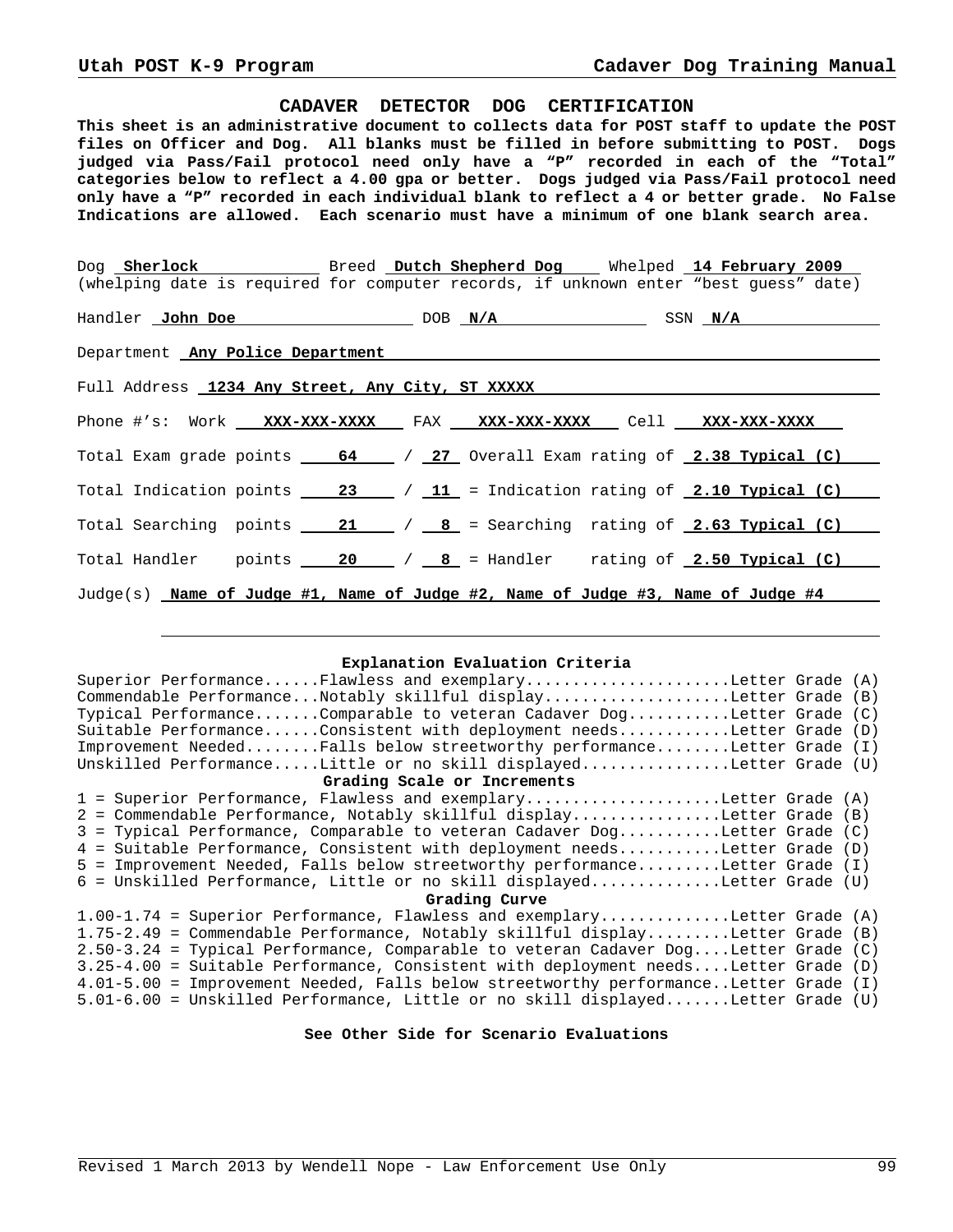|       |                                                 |                    |                                              |                                 | Dog <u>Sherlock and Handler John Doe and Dept Any PD and Date 14 Feb 2012</u>                                                                                                                                                                                            |             |
|-------|-------------------------------------------------|--------------------|----------------------------------------------|---------------------------------|--------------------------------------------------------------------------------------------------------------------------------------------------------------------------------------------------------------------------------------------------------------------------|-------------|
|       |                                                 |                    | Cadaver Detector Dog Certification Scenarios |                                 |                                                                                                                                                                                                                                                                          |             |
| $1$ . | Locate/Indicate two<br>Searching Skill          | 3                  |                                              |                                 | separate partial-cadavers buried in an 800<br>field/forest site. A diversion will also be placed within the search area.                                                                                                                                                 | square yard |
|       | Indication                                      | $\mathbf{2}$<br>#1 |                                              |                                 | Slight hesitation, then immediate & steadfast                                                                                                                                                                                                                            |             |
|       | Indication                                      | #2<br>$\mathbf{2}$ |                                              |                                 | Immediate, then sporadic glancing back at Handler                                                                                                                                                                                                                        |             |
|       | Diversion Pass Fail                             |                    | Dead rabbit                                  |                                 |                                                                                                                                                                                                                                                                          |             |
|       | Handler Skill                                   | 3                  |                                              |                                 |                                                                                                                                                                                                                                                                          |             |
|       | Name/Agency of Judge                            |                    | Judge #1                                     |                                 |                                                                                                                                                                                                                                                                          |             |
| $2$ . | Locate/Indicate two<br>Searching Skill          | $2^{\sim}$         |                                              |                                 | separate partial-cadavers placed in an 800<br>field/forest site. One part shall be placed about 6' above ground. The other part<br>shall be at ground level but not visible (muzzle worn for ground level search).<br>Focused & Methodical, slower pace would be optimal | square yard |
|       | Indication                                      | #1<br>3            |                                              |                                 |                                                                                                                                                                                                                                                                          |             |
|       | Indication                                      | #2<br>1            |                                              |                                 | Stood on hind legs and stared at target for 15 secs                                                                                                                                                                                                                      |             |
|       | Handler Skill                                   | $\overline{2}$     | Judge #2                                     |                                 | Slowed K-9 down very efficiently, no stress induced                                                                                                                                                                                                                      |             |
| 3.    | Name/Agency of Judge                            |                    |                                              |                                 | Locate/Indicate one partial cadaver sunk/buried just below the water line in water                                                                                                                                                                                       |             |
|       |                                                 |                    |                                              |                                 | or along the bank. A diversion will also be placed within the search area.                                                                                                                                                                                               |             |
|       | Searching Skill                                 | 4                  |                                              |                                 | Exhibit more focus and intensity, yet successful                                                                                                                                                                                                                         |             |
|       | Indication                                      | #1<br>$\mathbf{2}$ |                                              |                                 | Bit at water twice, then sat steadfast & stared                                                                                                                                                                                                                          |             |
|       | Diversion Pass Fail                             |                    |                                              |                                 | Dead waterfowl partially submerged on shore                                                                                                                                                                                                                              |             |
|       | Handler Skill                                   | 1                  |                                              |                                 | Extremely efficient keeping K-9 on-task                                                                                                                                                                                                                                  |             |
|       | Name/Agency of Judge                            |                    | Judge #3                                     |                                 |                                                                                                                                                                                                                                                                          |             |
| 4.    |                                                 |                    |                                              |                                 | Locate/Indicate two (2) separate partial-cadavers buried in a landfill or                                                                                                                                                                                                |             |
|       | garbage dump of at least 400 square yard size.  |                    |                                              |                                 |                                                                                                                                                                                                                                                                          |             |
|       | Searching Skill                                 | $\mathbf{2}$       |                                              |                                 | Commendable focused navigation throughout the rubbish                                                                                                                                                                                                                    |             |
|       | Indication                                      | #1<br>3            |                                              |                                 |                                                                                                                                                                                                                                                                          |             |
|       | Indication<br>Handler Skill                     | #2<br>4<br>4       |                                              |                                 | Appr. 20 secs hesitation before steadfast down/stare<br>Remain calm/quiet while K-9 pinpoints                                                                                                                                                                            |             |
|       | Name/Agency of Judge                            |                    | Judge #4                                     |                                 |                                                                                                                                                                                                                                                                          |             |
| 5.    |                                                 |                    |                                              |                                 | Locate/Indicate one bloodstain in a room sealed for at least three days.                                                                                                                                                                                                 | The stain   |
|       | shall not be visible to the naked eye.          |                    |                                              |                                 |                                                                                                                                                                                                                                                                          |             |
|       | Searching Skill                                 | 1                  |                                              |                                 | Focused/disciplined/methodical/closed-mouth                                                                                                                                                                                                                              |             |
|       | Indication                                      | #1<br>1            |                                              |                                 | Immediate & steadfast sit with intense stare                                                                                                                                                                                                                             |             |
|       | Handler Skill                                   | $2^{\circ}$        |                                              | Notably skillful search pattern |                                                                                                                                                                                                                                                                          |             |
|       | Name/Agency of Judge                            |                    | Judge #1                                     |                                 |                                                                                                                                                                                                                                                                          |             |
| б.    | Searching Skill 3                               |                    |                                              |                                 | Locate/Indicate one partial-cadaver hidden in a sewer, sewage, or compost pile.                                                                                                                                                                                          |             |
|       | Indication                                      | #1<br>3            |                                              |                                 |                                                                                                                                                                                                                                                                          |             |
|       | Handler Skill                                   | $\mathbf{2}$       |                                              |                                 | Commendably agile in mucky conditions                                                                                                                                                                                                                                    |             |
|       | Name/Agency of Judge                            |                    | Judge #2                                     |                                 |                                                                                                                                                                                                                                                                          |             |
| 7.    |                                                 |                    |                                              |                                 | Locate/Indicate one bloodstain in an automobile. The stain shall be in the vehicle                                                                                                                                                                                       |             |
|       |                                                 |                    |                                              |                                 | for at least three days and shall not be visible to the naked eye. A diversion will                                                                                                                                                                                      |             |
|       | also be placed within the vehicle.<br>Searching | Skill<br>2         |                                              |                                 | Focused/intense/methodical ext/int, especially trunk                                                                                                                                                                                                                     |             |
|       | Indication                                      | #1<br>ı            |                                              |                                 | Immediate/steadfast stare at carpet floor in trunk                                                                                                                                                                                                                       |             |
|       | Diversion Pass Fail                             |                    |                                              |                                 | Fresh hamburger in wrapper under driver seat                                                                                                                                                                                                                             |             |
|       | Handler Skill                                   | 3                  |                                              |                                 | Stumbled at rear of vehicle w/o startling K-9                                                                                                                                                                                                                            |             |
|       | Name/Agency of Judge                            |                    | Judge #3                                     |                                 |                                                                                                                                                                                                                                                                          |             |
| 8.    |                                                 |                    |                                              |                                 | Locate/Indicate one bloodstain on one piece of clothing which has been placed in one                                                                                                                                                                                     |             |
|       |                                                 |                    |                                              |                                 | of six piles of human clothing. A diversion will also be placed within the area.                                                                                                                                                                                         |             |
|       | Searching                                       | Skill<br>4         |                                              |                                 | Exhibit less rummaging, more finesse                                                                                                                                                                                                                                     |             |
|       | Indication                                      | #1<br>1            |                                              |                                 | Almost spontaneous sit with fixated stare                                                                                                                                                                                                                                |             |
|       | Diversion                                       | Pass Fail          | Fresh human spittle                          |                                 |                                                                                                                                                                                                                                                                          |             |
|       | Handler Skill                                   | 3                  |                                              |                                 |                                                                                                                                                                                                                                                                          |             |
|       | Name/Agency of Judge                            |                    | Judge #4                                     |                                 |                                                                                                                                                                                                                                                                          |             |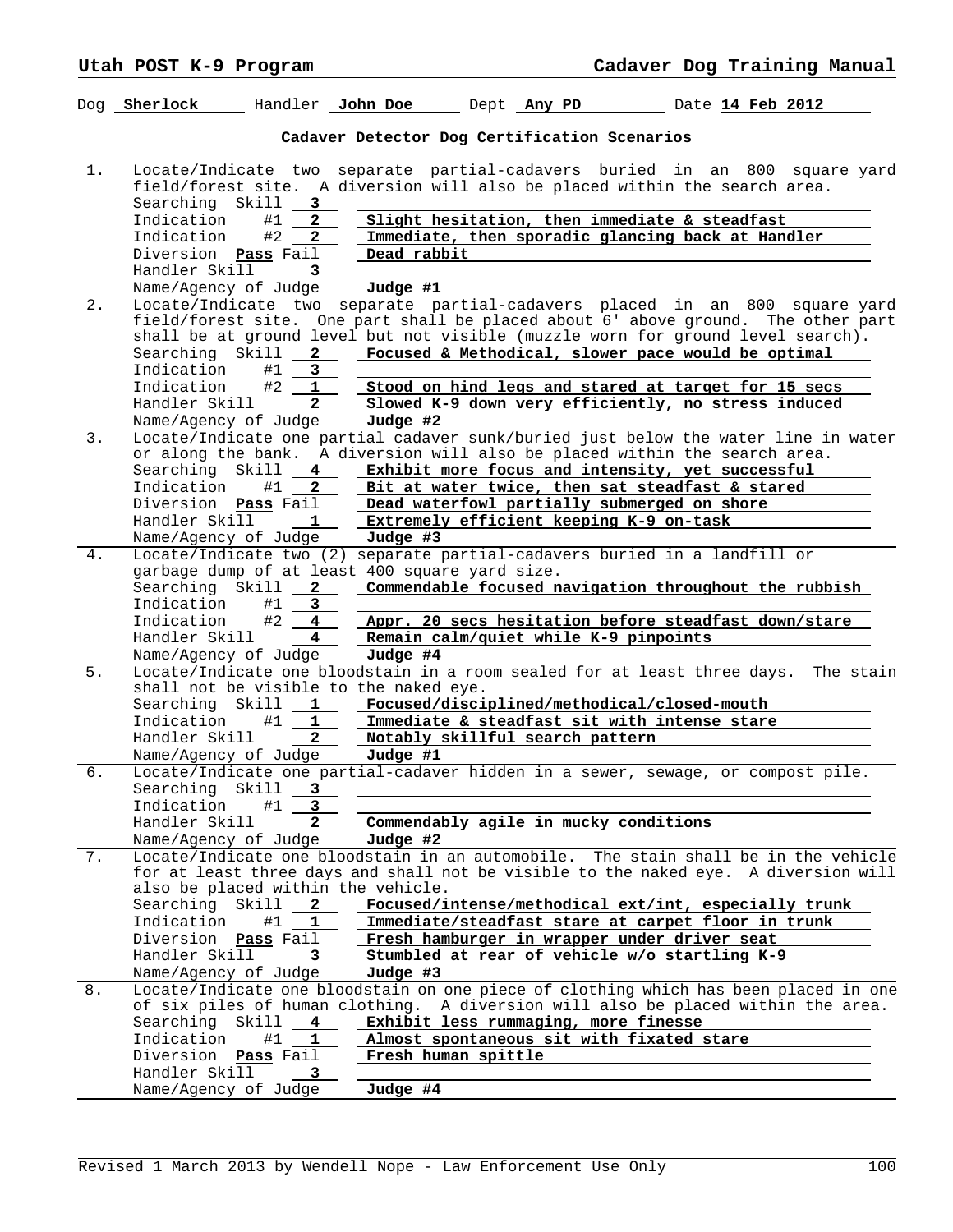### **CADAVER DETECTOR DOG CERTIFICATION**

**This sheet is an administrative document to collects data for POST staff to update the POST files on Officer and Dog. All blanks must be filled in before submitting to POST. Dogs judged via Pass/Fail protocol need only have a "P" recorded in each of the "Total" categories below to reflect a 4.00 gpa or better. Dogs judged via Pass/Fail protocol need only have a "P" recorded in each individual blank to reflect a 4 or better grade. No False Indications are allowed. Each scenario must have a minimum of one blank search area.**

| Total Exam grade points $\begin{array}{c} \begin{array}{c} \end{array}$ / $\begin{array}{c} \end{array}$ = 0verall rating of $\begin{array}{c} \end{array}$    |  |  |
|----------------------------------------------------------------------------------------------------------------------------------------------------------------|--|--|
| Total Indication points $\begin{array}{c} \begin{array}{c} \end{array}$ / $\begin{array}{c} \end{array}$ = Indication rating of $\begin{array}{c} \end{array}$ |  |  |
|                                                                                                                                                                |  |  |
|                                                                                                                                                                |  |  |
|                                                                                                                                                                |  |  |
|                                                                                                                                                                |  |  |

# **Explanation Evaluation Criteria**

Superior Performance......Flawless and exemplary......................Letter Grade (A) Commendable Performance...Notably skillful display....................Letter Grade (B) Typical Performance.......Comparable to veteran Cadaver Dog...........Letter Grade (C) Suitable Performance......Consistent with deployment needs............Letter Grade (D) Improvement Needed........Falls below streetworthy performance........Letter Grade (I) Unskilled Performance.....Little or no skill displayed................Letter Grade (U)

### **Grading Scale or Increments**

|  | 1 = Superior Performance, Flawless and exemplaryLetter Grade (A)             |  |
|--|------------------------------------------------------------------------------|--|
|  | 2 = Commendable Performance, Notably skillful displayLetter Grade (B)        |  |
|  | 3 = Typical Performance, Comparable to veteran Cadaver DogLetter Grade (C)   |  |
|  | 4 = Suitable Performance, Consistent with deployment needsLetter Grade (D)   |  |
|  | 5 = Improvement Needed, Falls below streetworthy performanceLetter Grade (I) |  |
|  | $6$ = Unskilled Performance, Little or no skill displayedLetter Grade (U)    |  |

### **Grading Curve**

|  | $1.00-1.74$ = Superior Performance, Flawless and exemplaryLetter Grade (A)           |  |
|--|--------------------------------------------------------------------------------------|--|
|  | 1.75-2.49 = Commendable Performance, Notably skillful displayLetter Grade (B)        |  |
|  | $2.50-3.24$ = Typical Performance, Comparable to veteran Cadaver DogLetter Grade (C) |  |
|  | 3.25-4.00 = Suitable Performance, Consistent with deployment needsLetter Grade (D)   |  |
|  | 4.01-5.00 = Improvement Needed, Falls below streetworthy performanceLetter Grade (I) |  |
|  | 5.01-6.00 = Unskilled Performance, Little or no skill displayedLetter Grade (U)      |  |

# **See Other Side for Scenario Evaluations**